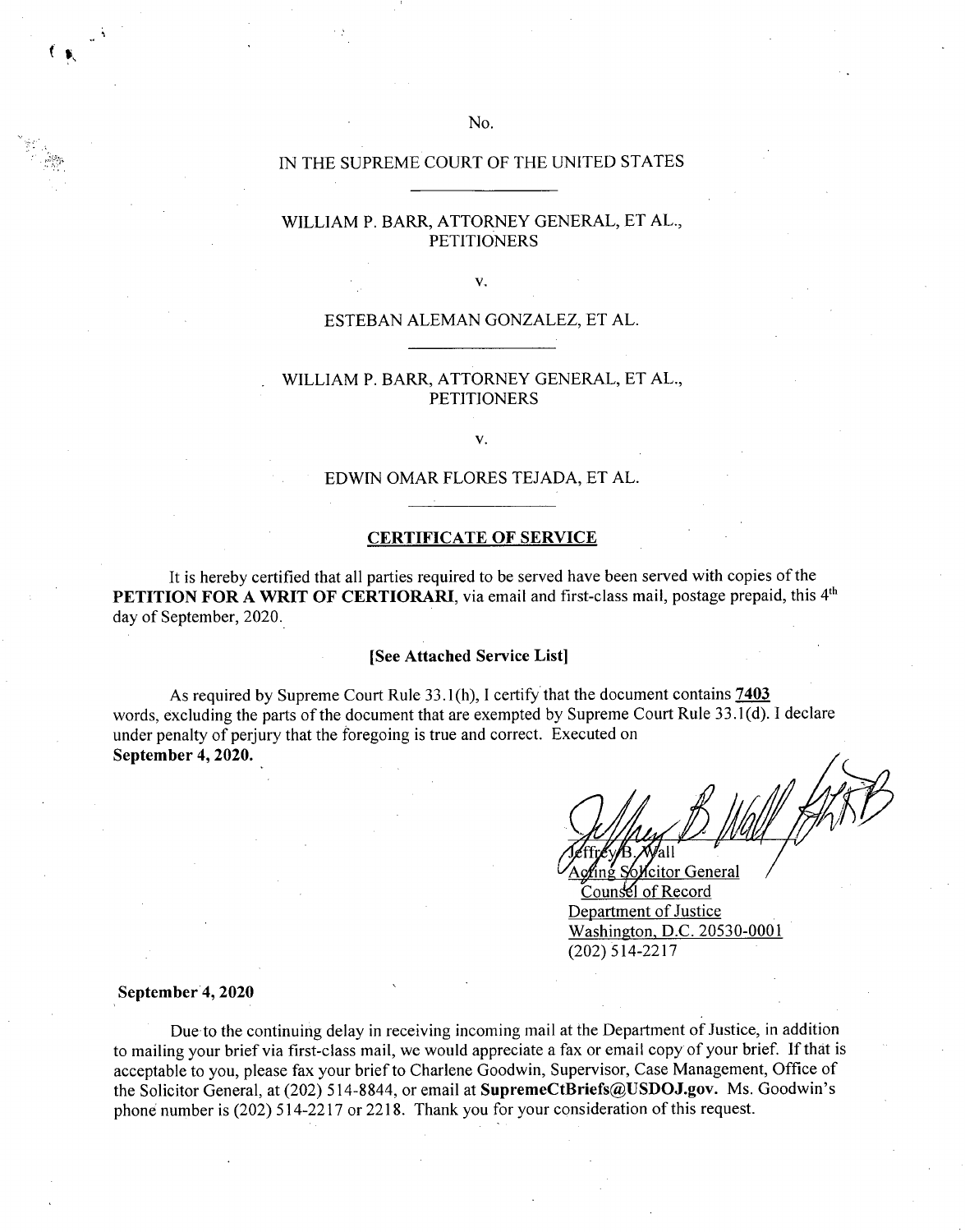WILLIAM P. BARR, ATTORNEY GENERAL, ET AL. ESTEBAN ALEMAN GONZALEZ, ET AL.

**f \***

WILLIAM P. BARR, ATTORNEY GENERAL, ET AL. EDWIN OMAR FLORES TEJADA, ET AL.

> JUDAH LAKIN MARC VAN DER HOUT AMALIA WILLIE VAN DER HOUT LLP 180 SUTTER STREET FIFTH FLOOR SAN FRANCISCO, CA 94104 [JUDAH@LAKINWILLIE.COM](mailto:JUDAH@LAKINWILLIE.COM)

ALISON PENNINGTON LIS4 KNOX JESSES NEWMARK CENTRAL LEGAL DE LA RAZA 3400 E. 12<sup>TH</sup> STREET OAKLAND, CA 94601

MATTHEW H. GREEN LAW OFFICE OF MATTHEW H. GREEN 130 WEST CUSHING STREET TUCSON, AZ 85701

VASUDHA TALLA ACLU FOUNDATION OF NORTHERN CALIFORNIA 39 DRUMM STREET SAN FRANCISCO, CA 94111

MICHAEL KAUFMAN ACLU FOUNDATION OF SORTHERN CALIFORNIA 1313 WEST 8<sup>TH</sup> STREET LOS ANGELES, CA 90017

BARDIS VALKILI ACLU FOUNDATION OF SAN DIEGO AND IMPERIAL COUNTIES PO BOX 87131 SAN DIEGO, CA 92138-7131